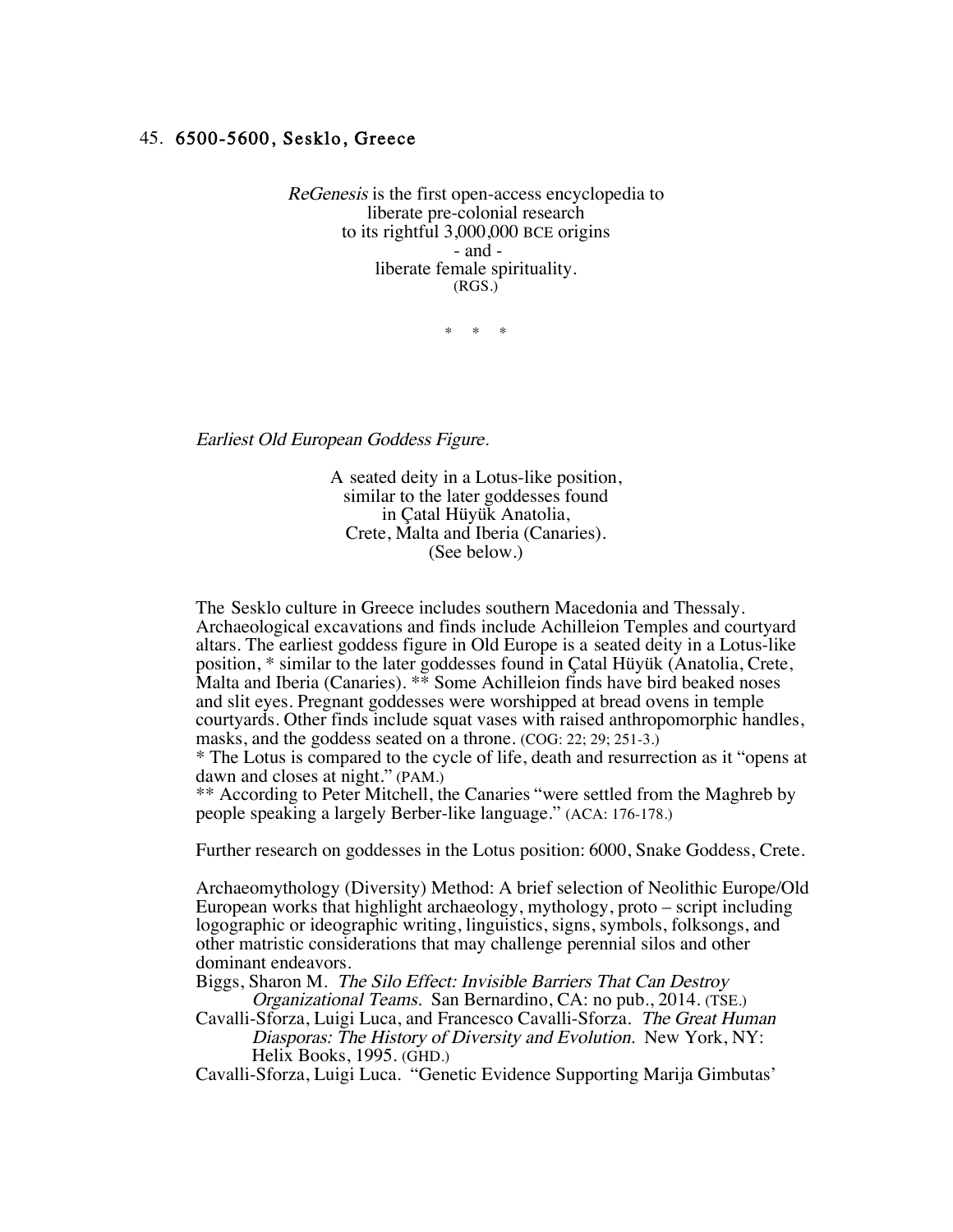Work on the Origin of Indo-European People." From the Realm of the Ancestors: An Anthology in Honor of Marija Gimbutas. Ed. Joan Marler. Manchester, CT: Knowledge, Ideas and Trends, Inc., 1997. 93-101. (GE.)

- Eisler, Riane Tennenhaus. The Chalice and the Blade: Our History, Our Future. San Francisco: Harper and Row, 1987. (CB.)
	- "Rediscovering Our Past, Reclaiming Our Future: Toward a New Paradigm for History." From the Realm of the Ancestors: An Anthology in Honor of Marija Gimbutas. Ed. Joan Marler. Manchester, CT: Knowledge, Ideas and Trends, Inc., 1997. 335-349. (ROP.)
- \_\_\_\_\_. "The Battle Over Human Possibilities: Women Men, and Culture Transformation." Societies of Peace: Matriarchies Past, Present and Future: Selected Papers, First World Congress on Matriarchal Studies, 2003, Second World Congress on Matriarchal Studies, 2005. Ed. Göttner-Abendroth, Heide. Toronto, Canada: Inanna Publications, 2009. 269- 282.(BOH.)

Gimbutas, Marija Alseikaite. The Language of the Goddess. San Francisco, CA: Harper San Francisco, 1989. (LOG.)

- . The Civilization of the Goddess: The World of Europe. San Francisco, CA: Harper, 1991. 43, 47-49. (COG.)
- \_\_\_\_\_. "Three Waves of the Kurgan People into Old Europe, 4500-2500 B.C." Eds. Miriam Robbins Dexter, and Karlene Jones-Bley. Journal of Indo-European Studies Monograph No. 18 (1997): 240-268. (TWKP.)
- Haarmann, Harald. Early Civilization and Literacy in Europe: An Inquiry into Cultural Continuity in the Mediterranean World. New York, NY: Mouton de Gruyter, 1996. (ECLE.)
- \_\_\_\_\_. Ancient Knowledge, Ancient Know-How, Ancient Reasoning: Culture Memory in Transition, from Prehistory to Classical Antiquity and Beyond. Amherst, NY: Cambria Press, 2013. (AN.)
- Journey of Man. Dir. Jennifer Beamish. Eds. Clive Maltby, Gregers Sall, and Spencer Wells. Tigress Productions, Public Broadcasting Service (U.S.), et al. 1 videodisc (120 min.) PBS Home Video, 2004. (JOM.)
- Keller, Mara Lynn. "The Interface of Archaeology and Mythology: A Philosophical Evaluation of the Gimbutas Paradigm." From the Realm of the Ancestors: An Anthology in Honor of Marija Gimbutas. Ed. Joan Marler. Manchester, CT: Knowledge, Ideas and Trends, Inc., 1997. 381- 398. (IAM.)
- Mallory, James P. In Search of the Indo-Europeans: Language, Archaeology and Myth. London, England: Thames and Hudson, 1990. (SIE.)
- Marler, Joan, Ed. From the Realm of the Ancestors: An Anthology in Honor of Marija Gimbutas. Manchester, CT: Knowledge, Ideas and Trends, Inc., 1997. (FRA.)
	- The Danube Script: Neo-Eneolithic Writing in Southeastern Europe. Sebastopol, CA: Institute of Archaeomythology, 2008. (TDS.)
- Marler, Joan. "The Iconography and Social Structure of Old Europe: The Archaeomythological Research of Marija Gimbutas." Societies of Peace: Matriarchies Past, Present and Future: Selected Papers, First World Congress on Matriarchal Studies, 2003, Second World Congress on Matriarchal Studies, 2005. Ed. Göttner-Abendroth, Heide. Toronto, Canada: Inanna Publications, 2009. (ISS.)
- Marler, Joan, and Miriam R. Dexter, Eds. Signs of Civilization: Neolithic Symbol System of Southeast Europe. Novi Sad, Hungary: Institute of Archaeomythology, 2009. (SC.)
- Meador, Betty De Shong. A Sagidda of Inanna. Tran. Betty De Shong Meador. Handout for "Inanna," CIIS Workshop, 11-17-1996. (ASOI.)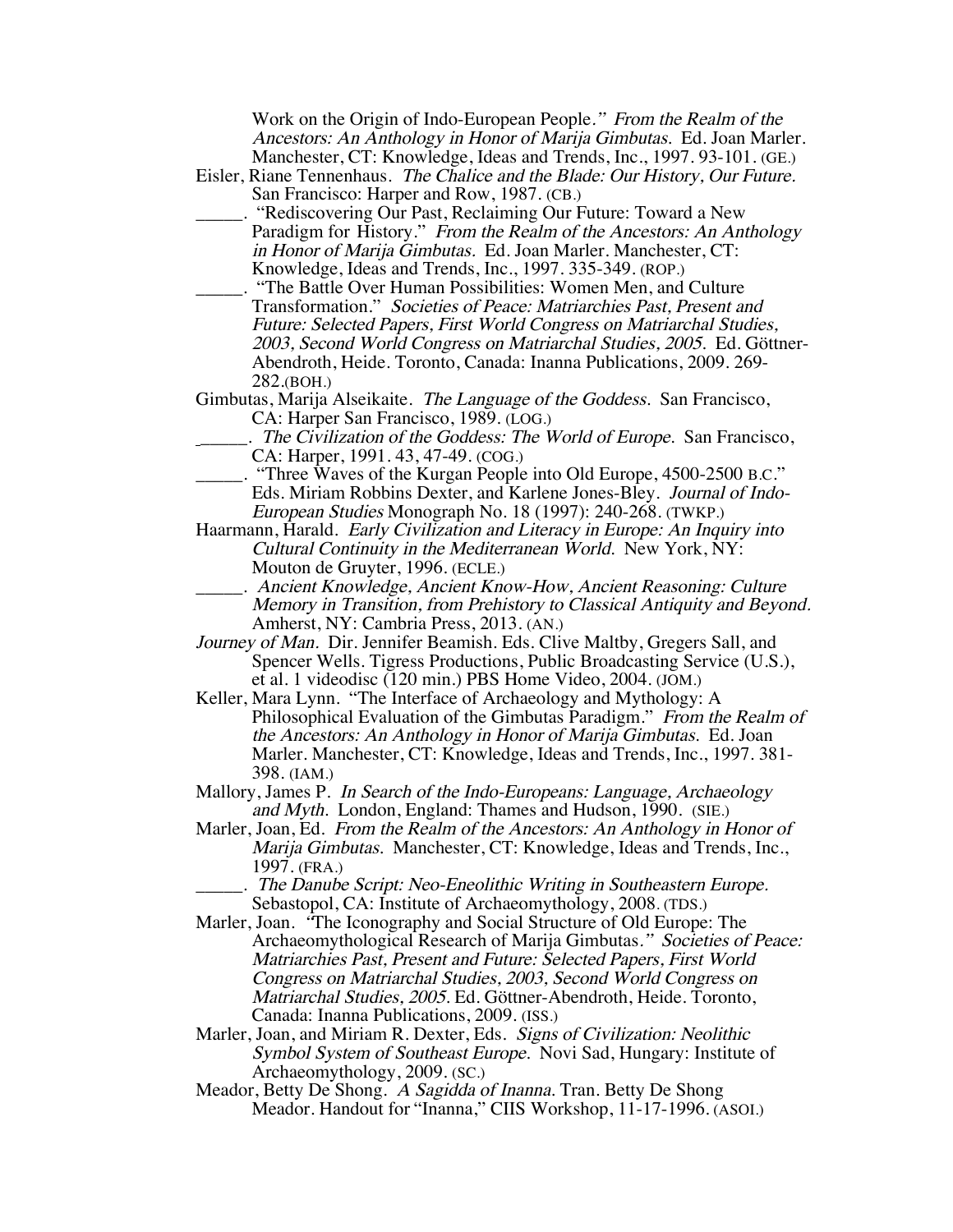. Inanna: Lady of the Largest Heart. Austin, TX: University of Texas Press, (2000). (ILLH.)

- Metzner, Ralph. The Well of Remembrance: Rediscovering the Earth Wisdom Myths of Northern Europe. Boston, MA: Shambhala, 1994. (WOR.)
- Poruciuc, Adrian. Prehistoric Roots of Romanian and Southeast European Traditions. Eds. Joan Marler, and Miriam R. Dexter. Sebastopol, CA: Institute of Archaeomythology, 2010. (PRR.)
- Reason, Peter. Participation in Human Inquiry. London, England: Sage, 1994. (PHI.)
- Spretnak, Charlene. "Beyond Backlash: An Appreciation of the Work of Marija Gimbutas." Journal of Feminist Studies in Religion 12.2 (Fall 1996): 91-98. (BBAW.)
- Swimme, Brian. The Hidden Heart of the Cosmos: Humanity and the New Story. Maryknoll, NY: Orbis Books, 1996. (HHTC.)
- Swimme, Brian, and Thomas Berry. The Universe Story: From the Primordial Flaring Forth to the Ecozoic Era. San Francisco, CA: Harper San Francisco, 1992. (TUS.)
- Wade, Nicholas. "The Tangled Roots of English: Proto-Indo-European, the Precursor to Many Languages, May Have Been Spread by Force, Not Farming." New York Times, Feb. 24, 2015: Di, D6. (TRE.)
- Winn, Milton M. The Signs of Vinca Culture: An Internal Analysis: Their Role, Chronology and Independence from Mesopotamia. Los Angeles, CA: University of California, 1973. (PW.)
- Winn, Shan M. M. Pre-writing in Southeastern Europe: The Sign System of the Vinca Culture, ca. 4000 B.C. Calgary, Canada: Western Publishers, 1981. (PW2.)

Alternate considerations include: Brian Hayden, 2002; Ian Hodder in "Scientific American," 2004; Conkey and Tringham, 1994; Colin Renfrew, 2003; Goodison and Morris, 1998; and Michael Balter, 2005.

Further research:

- Anthony, David W. The Horse, the Wheel, and Language: How Bronze-Age Rides from the Eurasian Steppes Shaped the Modern World. Princeton, NJ: Princeton University Press, 2007. (HWL)
- Rigoglioso, Marguerite. "The Disappearing of the Goddess and Gimbutas: A Critical Review of The Goddess and the Bull." Journal of Archaeomythology 3.1 (Spring-Summer 2007): 95-105. (DGG.)

For a comparative study of Jomon Dogu and Neolithic figures:

Bailey, Douglass, Andrew Cochrane, and Jean Zambelli. Unearthed: A Comparative Study of Jomon Dogu and Neolithic Figurines. Norwich, England: S. I. Sainsbury Centre, 2010. (U.)

- Carter, Susan Gail. "The Dogu Figures of the Jomon: An Introduction." The Journal of Archaeomythology 5 (Winter 2009): 41-60. (DF.)
- Habu, J. Ancient Jomon of Japan. Cambridge, England: Cambridge University Press, 2004. (AJJ.)

Oh, Amana ChungHae. Cosmogonical Worldview in Jomon Pottery: Comparative Structural Analysis of the Pottery Decorations from the Katsusaka Culture in the Chubu Highlands, Japan (c. 3,300-2,900 BCE). Diss. CIIS, 2006. Ann Arbor, MI: ProQuest/UMI, 6 Feb. 2011. (Publication No. AAT 3218524.) (CWJ.)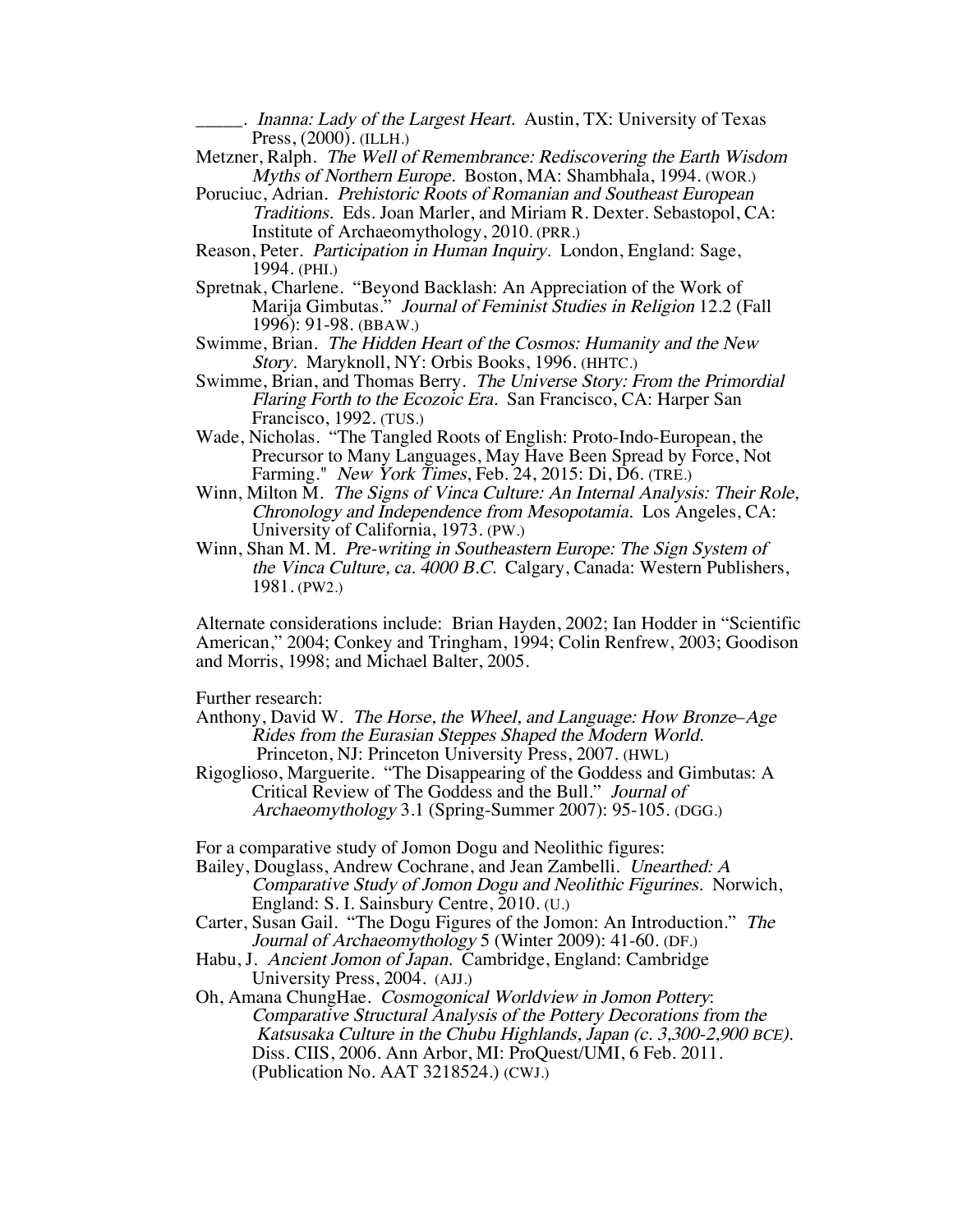Further research on Sesklo: 5500-4000, Dimini Culture Replaces Sesklo Culture. (RGS.)

Further bird goddess research: 8000/7000-5000, Early Neolithic; 5500-3500, Cucuteni (Tripolye) Culture; 5500-4000, Dimini Culture Replaces Sesklo Culture; 5400-4100, Vinca Culture and Bird and Snake Culture; 5400-3700, Tisza Culture; 5000, Lengyel Culture Replaced Linearbandkeramik, Old Eastern Europe; 4000, Nile Bird Goddess, Egypt; 4000-3000, Egypt, Africa, and Cathedra Goddesses; 3000-2780, Egyptian Bronze Age/First Dynasty c. 3000; 3000-2000, Anatolia; 3000, First Dynasty, Egypt; 2400, Lilith and Eve; and 370, Isis and Philae, Egypt. (RGS.)

IMAGE: SESKLO, GREECE.

PHOTO: © GSA. DESCRIPTION: ENTHRONED GODDESS (HEAD MISSING), HOLDING CHILD TO HER BREAST, BOTH GODDESS AND CHILD COVERED BY BANDS OF STRIPING, THIS STRIPING GENERALLY STRAIGHT BUT TRANSFORMED INTO SPIRAL IN REGION OF SEXUAL TRIANGLE AND CHILD'S ABDOMEN. SLIDE LOCATION ARAS, SHEET , ROW , SLEEVE , RECORD NUMBER 3Da.001, BCE. ON LOCATION: SESKLO, GREECE. IMAGE IN PROCESS. NOTE 1: OTHER FINDS INCLUDE SQUAT VASES WITH RAISED ANTHROPOMORPHIC HANDLES, MASKS, AND THE GODDESS SEATED ON A THRONE (COG: 22; 29; 251-3). (SOURCE: ENTRY ABOVE.) NOTE: FIELD WORK PROJECT PHOTO NOTE: ILLUSTRATOR, CHRISI KARVONIDES.

IMAGE: SEATED WINGED DEITY: SESKLO OR CRETE, GREECE. PHOTO: © GSA. DESCRIPTION: SEATED DEITY WITH WINGED ARMS IN KA POSITION DECORATED WITH ZIG-ZAG OR SERPENTINE MOTIF. SLIDE LOCATION CRETE, GREECE, SHEET 1, ROW 2, SLEEVE 2, SLIDE #2, c. 6000 BCE. CU CRE S1\_R2\_SL2\_S2. SHOT ON LOCATION: HERAKLION MUSEUM: CRETE, GREECE. ENHANCE NOTE 1: (LOG: 3-23.) NOTE 2: FIELDWORK PROJECT 1980-1985. PHOTO NOTE: ILLUSTRATION ENHANCEMENT, CHRISI KARVONIDES.

IMAGE: LABYRINTHINE SEALS: SESKLO, GREECE. ILLUSTRATION: © GSA DESCRIPTION: PROTOTYPE EXAMPLES OF LABYRINTHINE SEALS, SESKLO, GREECE. (COG: 317, FIG. 8-18. SLIDE LOCATION , SHEET , ROW, SLEEVE , SLIDE # , 6000-5500. ON LOCATION: SESKLO, GREECE: IMAGE IN PROCESS. NOTE 1: FIELDWORK PROJECT. PHOTO NOTE: ILLUSTRATOR, CHRISI KARVONIDES.

IMAGE: GODDESS IN LOTUS-LIKE POSITION: ÇATAL HÜYÜK, ANATOLIA. HÜYÜK: © GSA. DESCRIPTION: SEATED GODDESS IN LOTUS-LIKE POSITION ÇATAL HÜYÜK, (ANATOLIA) TURKEY. SLIDE LOCATION TURKEY, SHEET 52, ROW 1, SLEEVE 3, SLIDE #578, BCE. CO\_TUR\_S52\_R1\_SL3\_S578.jpg SHOT ON LOCATION: MUSEUM OF ANATOLIAN CULTURES: ANKARA, (ANATOLIA) TURKEY. IMAGE IN PROCESS. NOTE 1: "THE LOTUS IS COMPARED TO THE CYCLE OF LIFE, DEATH AND RESURRECTION AS IT 'OPENS AT DAWN AND CLOSES AT NIGHT'" (PAM; RGS). NOTE 2: FIELDWORK PROJECT 1986. PHOTO NOTE: ILLUSTRATION ENHANCEMENT, CHRISI KARVONIDES. IMAGE: SEATED GODDESS IN LOTUS POSITION: HAGAR QIM, MALTA. PHOTO: © GSA. DESCRIPTION: SEATED GODDESS LOTUS POSITION, LIMESTONE, HAGAR QIM.

SLIDE LOCATION MALTA: SHEET 5, ROW 1, SLEEVE 3, SLIDE #29, 3000. CO\_MAL\_S5\_R1\_SL3\_S29.

SHOT ON LOCATION: NATIONAL MUSEUM OF ARCHAEOLOGY: VALLETTA, MALTA.